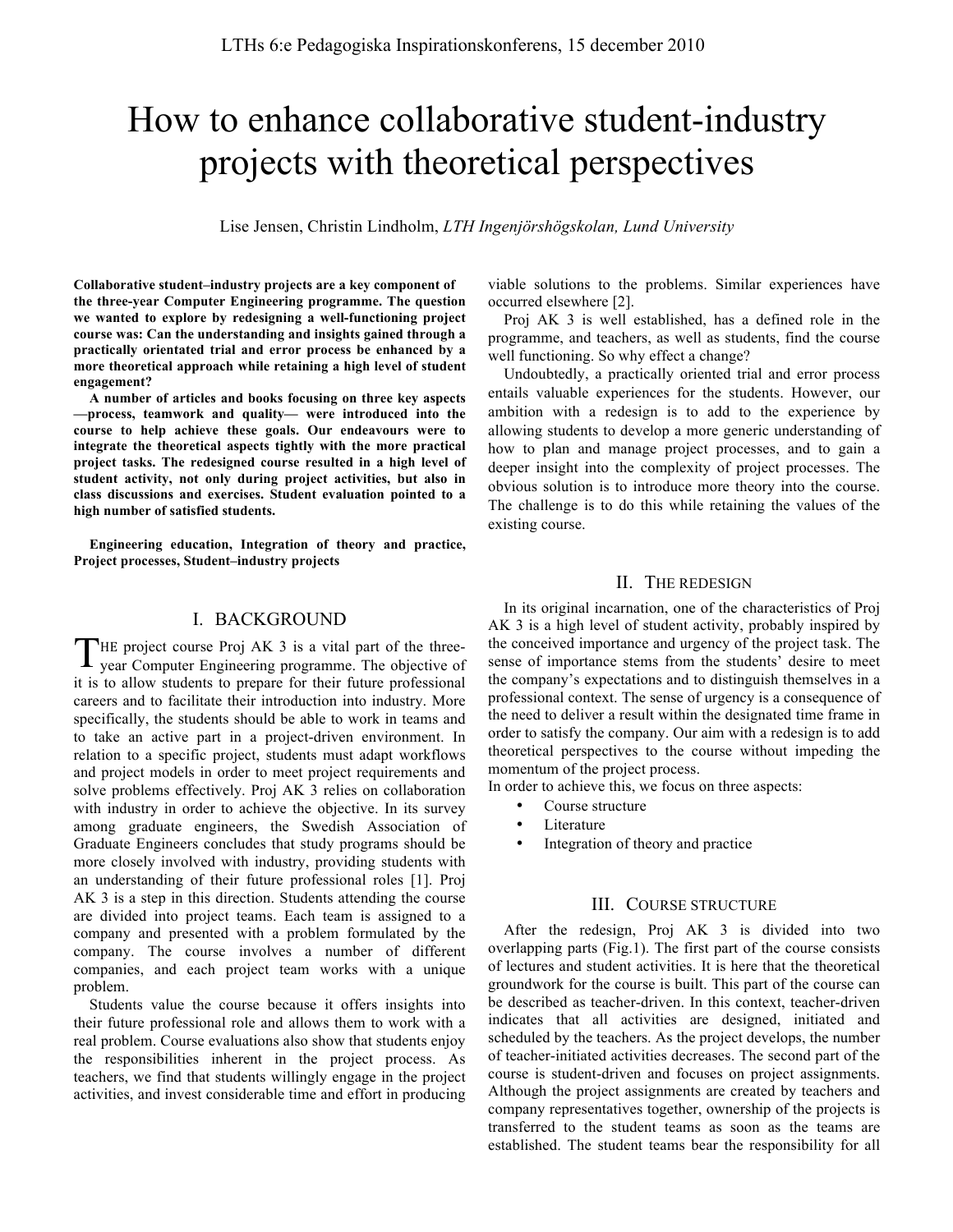communication with the company. They are also responsible for planning the project, and for implementing and testing the outcome. During this part of the course the teachers function as supervisors.

In the transition zone between the theoretical and practical parts of the course, students are presented with a simple test called the "Quiz", which they must pass in order to continue with the project. The Quiz is a tool employed primarily to motivate students to read notes and literature thoroughly. Halfway through the development process, projects are presented in class for discussion. At the end of the development process the result is presented. Finally, the teams evaluate the process in a post-mortem seminar and produce a project report.





## IV. LITERATURE

Proj AK 3 has three main themes: Process, teamwork and quality. Each of these can be divided into a number of specific topics:

Process

Development processes Comparing process models Modifying/combining models Choosing models in specific contexts Domain knowledge Interaction with stakeholders Target groups Usability

## Teamwork

Building a team Roles in a team Working as a team Conflicts

#### **Quality**

Planning, estimating and follow-up Documentation Risk analysis Post-mortem analysis

A number of books and articles [Appendix 1] relating to the course topics form the theoretical framework for the course. Books and articles are used both directly as course literature and indirectly as context for lectures and exercises.

#### V. INTEGRATION OF THEORY AND PRACTICE

A robust course structure and a pool of relevant literature are unquestionably important parts of the redesign, but the core of the redesign is the tight integration of theory and practice. The goal is for students to perceive the presented theory as a tool for solving practical project activities rather than as a time-consuming impediment. Lectures and literature are generally used as a starting point for an activity pertinent to the student team's own project. This means that course topics and the parallel project processes must be synchronised, and theory must be carefully portioned out in order to give immediacy to the theoretical aspects. A short example serves to illustrate this approach.

A topic from the process category is "Choosing models in specific contexts". One of the short course cycles relating to this topic is structured as follows:

1. A class discussion starting with the students' conceptions of a sequential project model, which they have experienced in a previous course. The class will describe the model, and explore its strengths and weaknesses.

2. A lecture using the students' conclusions as a takeoff point. The lecture will then give an overview of project process models and discuss their applicability in different contexts.

3. An exercise where student teams are presented with scenarios. Each team is asked to analyse the scenario and choose a relevant project process model for the scenario.

4. A presentation in class, where student teams present the chosen project process model and argue for their choice.

5. Literature: Relevant chapters in the book—"Software Engineering" by Sommerville and articles; "Iterative and Incremental Development: A Brief History" by Larman and Basili; "A Spiral Model of Software Development and Enhancement" by Boehm; and "Embracing Change with Extreme Programming" by Beck.

6. An assignment: Each project team analyses their own project, and based on the analysis, the team chooses or adapts a project process model for their project assignment.

This short cycle first attempts to engage students by using their own experiences to anchor the lecture. The next step is to activate students and let them use the concepts presented in the lecture as a basis for choosing a project model. The literature becomes a natural stepping stone to choosing a project process model for their own project. At the end of the cycle, the student teams are immersed in their own projects, making decisions that directly influence their own work.

The following course cycle focuses on the student teams' revision and further development of the chosen project process model. This cycle begins with a guest lecture given by an experienced project leader from industry.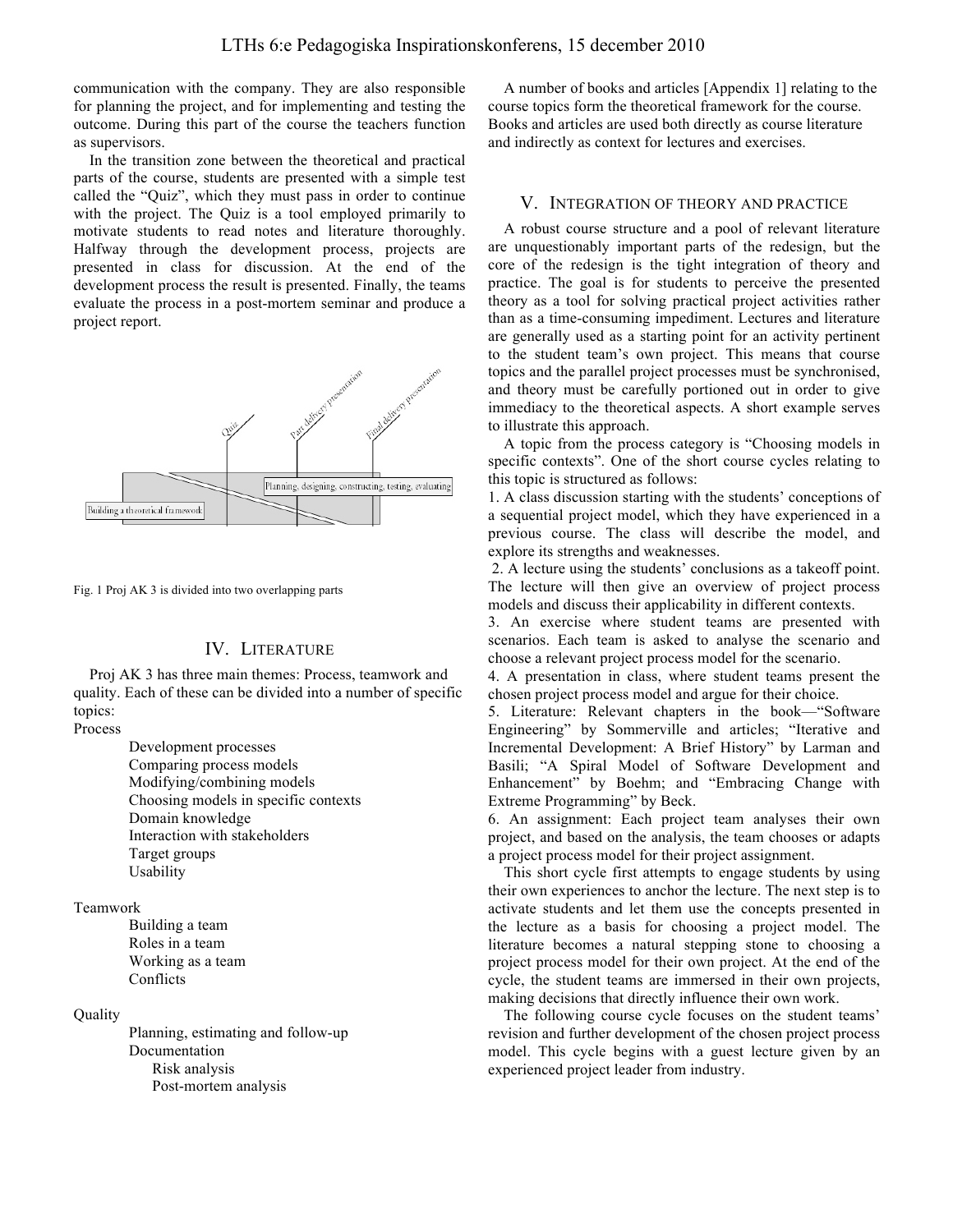### VI. DISCUSSION

When redesigning a well-functioning course, it is essential that the values of the original course are retained. From a pedagogical point of view, the central values of Proj AK 3 are highly motivated students and a high level of student activity, leading to stimulating learning conditions. The students' engagement is driven by their wish to meet the company's expectations. Therefore, they welcome tasks that they perceive will further this goal and balk at those seen as slowing down their progress in the project assignment. In introducing more theoretical perspectives into the course, we must make these time-consuming activities legitimate in the eyes of the students. In other words, every new activity and demand must appear pertinent to the ongoing project. In Proj AK 3, the solution is a tight integration of theory with practical project tasks. This demands meticulous timing, as well as a discerning eye when selecting literature and lecture content. This is perhaps a goal to strive towards but never to be fully reached. Yet, with the redesign, Proj AK 3 has come considerably closer to the goal. As teachers, we note a high level of student activity, not only during project activities, but also in class discussions and exercises. The students' course evaluation after the redesign shows a high degree of student satisfaction [Appendix 2].

#### **REFERENCES**

- [1] "Nya ingenjörer om utbildning och arbete", Sveriges Ingenjörer 2009, Sweden, 2009
- [2] Regnell B. "Praktikprojekt och näringslivssamverkan för motivation och djupinlärning" In proceedings of the  $2<sup>th</sup>$  Pedagogical conference at the Faculty of Engineering, LTH, Lund University, 2005

**Lise Jensen** is Head of LTH's Study Programmes Board at Campus Helsingborg, Lund University. Her focus is study programme design and quality in regard to engineering education. A special area of interest is developing new education models involving student-industry activities. Her main education areas are usability, user experience and project management

**Christin Lindholm** is Faculty Program Director for the Computer and Electrical Engineering programmes at LTH School of Engineering at Campus Helsingborg, Lund University and a member of Software Engineering Research Group. Her main education areas are software, requirements, risk, quality and project management and she has extensive experiences in collaboration with industry from a pedagogical point of view